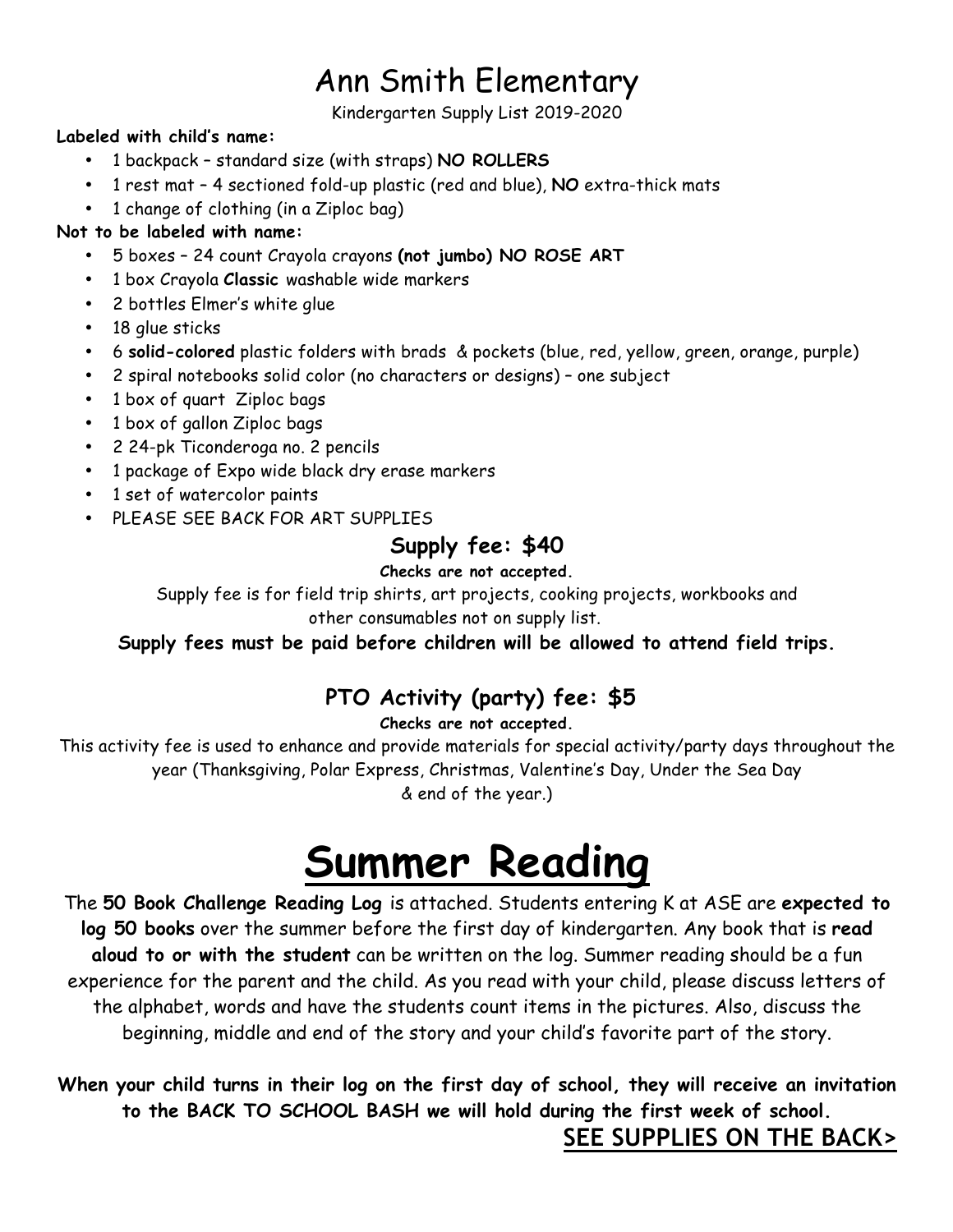|                          | <b>Date</b> | <b>Book/Chapter Title</b> | Parent Signature |
|--------------------------|-------------|---------------------------|------------------|
| $\overline{\phantom{a}}$ |             |                           |                  |
| $\boldsymbol{2}$         |             |                           |                  |
| $\overline{\mathbf{3}}$  |             |                           |                  |
| $\boldsymbol{\Lambda}$   |             |                           |                  |
| 5                        |             |                           |                  |
| $\ddot{\mathbf{b}}$      |             |                           |                  |
| $\overline{\mathbf{z}}$  |             |                           |                  |
| $\pmb{8}$                |             |                           |                  |
| $\pmb{q}$                |             |                           |                  |
| $\blacksquare$           |             |                           |                  |
| $\mathbf{H}$             |             |                           |                  |
| $\overline{2}$           |             |                           |                  |
| 15                       |             |                           |                  |
| $\blacksquare$           |             |                           |                  |
| 15                       |             |                           |                  |
| $\blacksquare$           |             |                           |                  |
| $\blacksquare$           |             |                           |                  |
| 18                       |             |                           |                  |
| 19                       |             |                           |                  |
| 20                       |             |                           |                  |
| 21                       |             |                           |                  |
| 22                       |             |                           |                  |
| 23                       |             |                           |                  |
| 24                       |             |                           |                  |
| 25                       |             |                           |                  |

# Ann Smith 50 Book Challenge

# Ann Smith 50 Book Challenge

|    | Date | <b>Book/Chapter Title</b> | <b>Parent Signature</b> |
|----|------|---------------------------|-------------------------|
| 26 |      |                           |                         |
| 27 |      |                           |                         |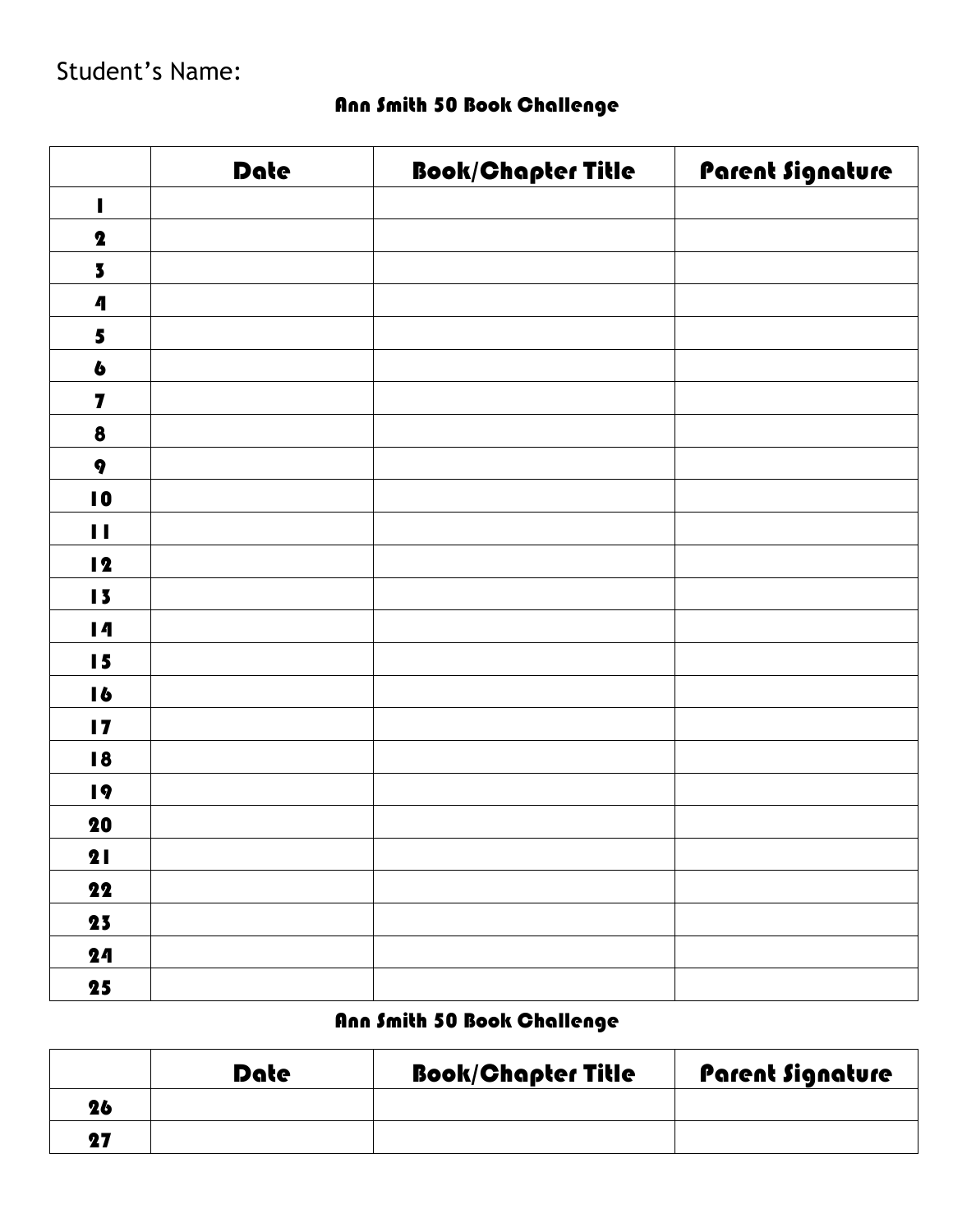| 28           |  |
|--------------|--|
| 29           |  |
| 30           |  |
| 51           |  |
| 32           |  |
| 33           |  |
| 34           |  |
| 35           |  |
| 36           |  |
| 37           |  |
| 38           |  |
| 39           |  |
| 40           |  |
| $\mathbf{4}$ |  |
| 42           |  |
| 43           |  |
| 44           |  |
| 45           |  |
| 46           |  |
| 47           |  |
| 48           |  |
| 49           |  |
| 50           |  |

K Art Supplies Divided by Student's First Initial of Last Name

#### **KINDERGARTEN BOYS:**

| <b>First Initial of Last Name</b>   | Supply to Bring in to Teacher |
|-------------------------------------|-------------------------------|
| Last name starting with letters A-D | Wiggle eyes                   |
| Last name starting with letters E-H | Pipe cleaners                 |
| Last name starting with letters I-L | Pom pom craft balls           |
| Last name starting with letters M-P | Craft popsicle sticks         |
| Last name starting with letters Q-T | Colored foam sheets           |
| Last name starting with letters U-Z | Paint brushes                 |